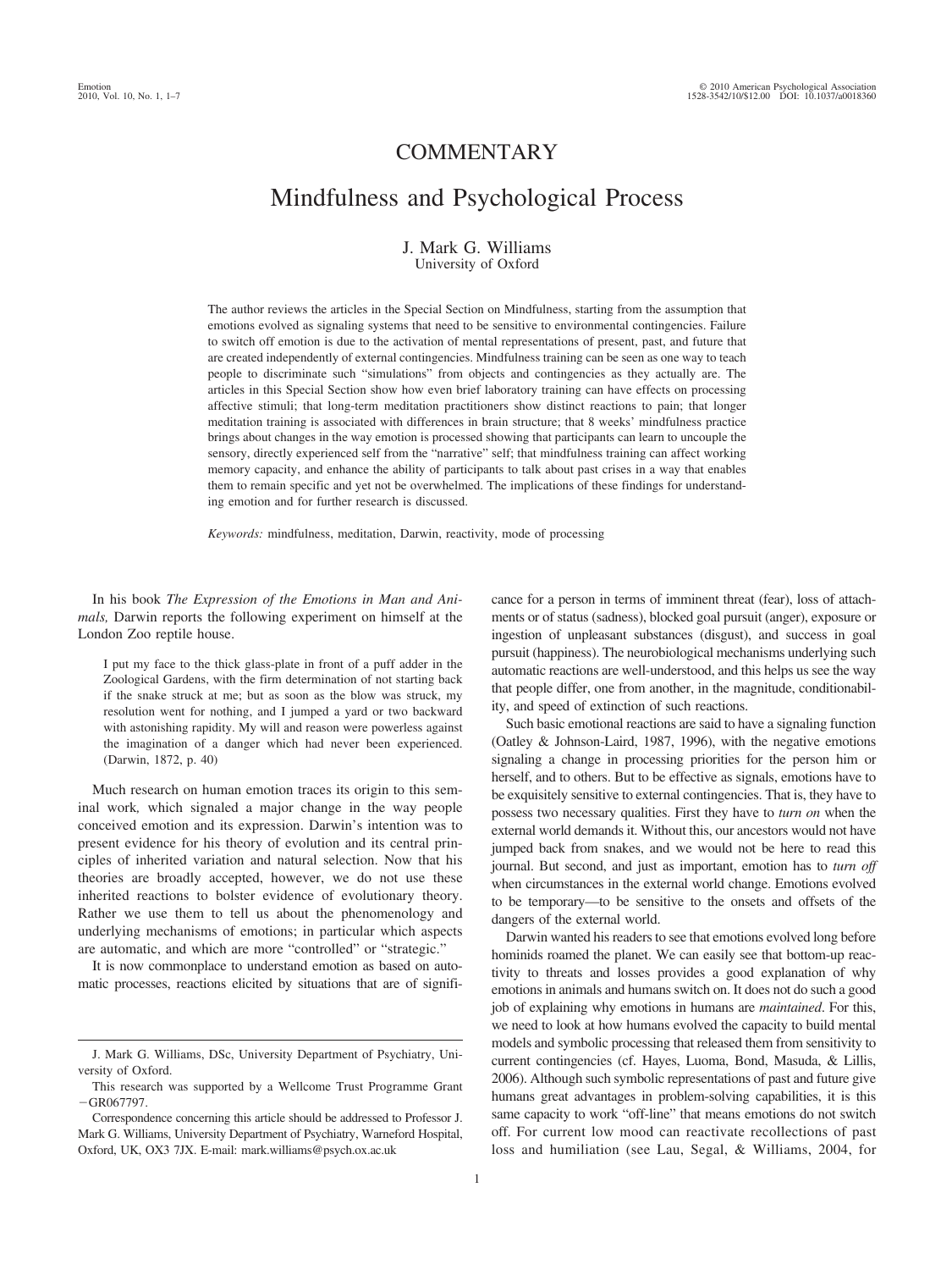review), and anxiety can simulate future terrors (see Schacter, Addis, & Buchner, 2008 for review). Problems arise when our "simulations" are treated by the evolutionary primitive neural pathways as real threats and real losses to be dealt with now and with a high degree of priority.

Clinically, we see the effect of such simulations—mental model building—as maintaining factors in many emotional disorders. These have been well-described in depression, where situations are typically interpreted in a negative way ("My lower than expected grade on this test means I will fail in *everything* I ever attempt"; Beck, Rush, Shaw, & Emery, 1979). It is important that simulation processes can be activated by the evidence of one's own mood: "This feeling sad means I am a failure" leading to depression about depression; Teasdale, 1983, 1988). As one patient said in an early session of a recent mindfulness-based cognitive therapy (MBCT) class "I can see that these negative thoughts mean I am depressed. I can see that. But then I say to myself: 'I'm getting depressed again, what an idiot I am.'" Similar "reactions to reactions" can be found in post traumatic stress disorder ("I should be over this by now; these flashbacks mean I am weak"; Ehlers & Clark, 2000). An essential aspect of cognitive treatment is to focus not only on the primary emotional expressions, but the mental models that are built around such expressions, give extra meaning to them, and so maintain the disorder after the Darwinian expression might otherwise have extinguished (see Figure 1).

Why do these mental models not switch off so readily? Because such model-building is an essential aspect of the symbolic processes that work so well for smooth pursuit of most tasks, problems, and situations we encounter (e.g. understanding language,



*Figure 1. Two modes of mind*. This shows a schematic representing the relative probability of two modes in which the mind operates: conceptual (language-based) processing versus sensory-perceptual processing. In every waking moment we are receiving sights, sounds, tastes, smells, touch: stimuli from the external and internal world, but these are generally ignored in favor of spending most of our attention in conceptual mode: thinking, planning, daydreaming, analyzing, remembering, comparing, judging, analyzing, and so forth. Attentional training in mindfulness programs cultivate the ability to shift modes as an essential first step to being able to hold *all* experience (sensory and conceptual) in a wider awareness that is itself neither merely sensory nor conceptual.

Sanford & Garrod, 1994). To be efficient and effective, these simulations need (a) to come on automatically, (b) to be taken to represent reality as a default option, (c) to use conceptual associative structures in memory, (d) to use anticipation of the future and recollection of the past to inform present problem solving, and (e) to include (and retain in working memory) what is the current goal to be selected and what should currently be de-selected, avoided, or inhibited (Duncan, 1993; Duncan, Emslie, Williams, Johnson, & Freer, 1996). This is the "doing" mode of mind (see Williams, 2008 for recent discussion) and, far from being an enemy that treatment has to overcome, such a mode is so essential for everyday living that damage to the operation of the doing mode has devastating consequences, clearly seen in those with dementia.

What has this to do with mindfulness? It shows first that psychopathology arises from the overuse, in some contexts, of common and quite normal psychological processes without which we could not function. It is using the doing mode to suppress or elaborate emotional expression that can tragically backfire, for it reduces attentional control and capacity, and further increases the emotional disturbance and helplessness it was intended to fix. Mindfulness training is not about getting rid of these processes or clearing the mind, but about coming to see where natural, automatic reactions stop and the simulation, elaboration, and avoidance processes begin.

Mindfulness training aims to cultivate an alternative ("being") mode through meditation practices that teach people how to pay open-hearted attention to objects in the exterior and interior world as they unfold, moment by moment. Attention is paid not only to the objects themselves but to our *reactions* to them, particularly reactions of wanting positive states to last, negative states to end, and neutral states to be less boring. In this way, the meditation practitioner begins to see clearly the difference between Darwinian reactivity, and the overlearned simulation processes that construct mental models and imbue objects and situations with extra implications. Figure 2 illustrates how one commonly used meditation practice, the Body Scan, is structured to (a) increase sustained attentional focus, (b) teach the difference between thinking *about* sensations versus *experiencing* them directly, and (c) teach participants to see clearly and relate differently to mental states such as boredom and restlessness. Participants have many opportunities in such practices to practice seeing their own "simulations," simply and nonjudgmentally, as mental events in the field of awareness, rather than truths that should be taken personally and require urgent action.

What is the effect of such mental training? Does it have effects that can be seen in imaging of the brain? Can we analogize this practice in the laboratory? Does it affect mood, sensitivity to pain, and working memory? And, in the end, does it cultivate a decentered perspective in which thoughts and feelings are related to as mental events, rather than as representing reality? All these questions are addressed by the articles in this Issue.

#### **The Articles in This Issue**

Together, the current articles demonstrate the diversity in designs that can be used to investigate mindfulness. Let us start by reviewing these designs.

First the articles demonstrate differences in how to define and "capture" the independent variable of central interest: mindfulness.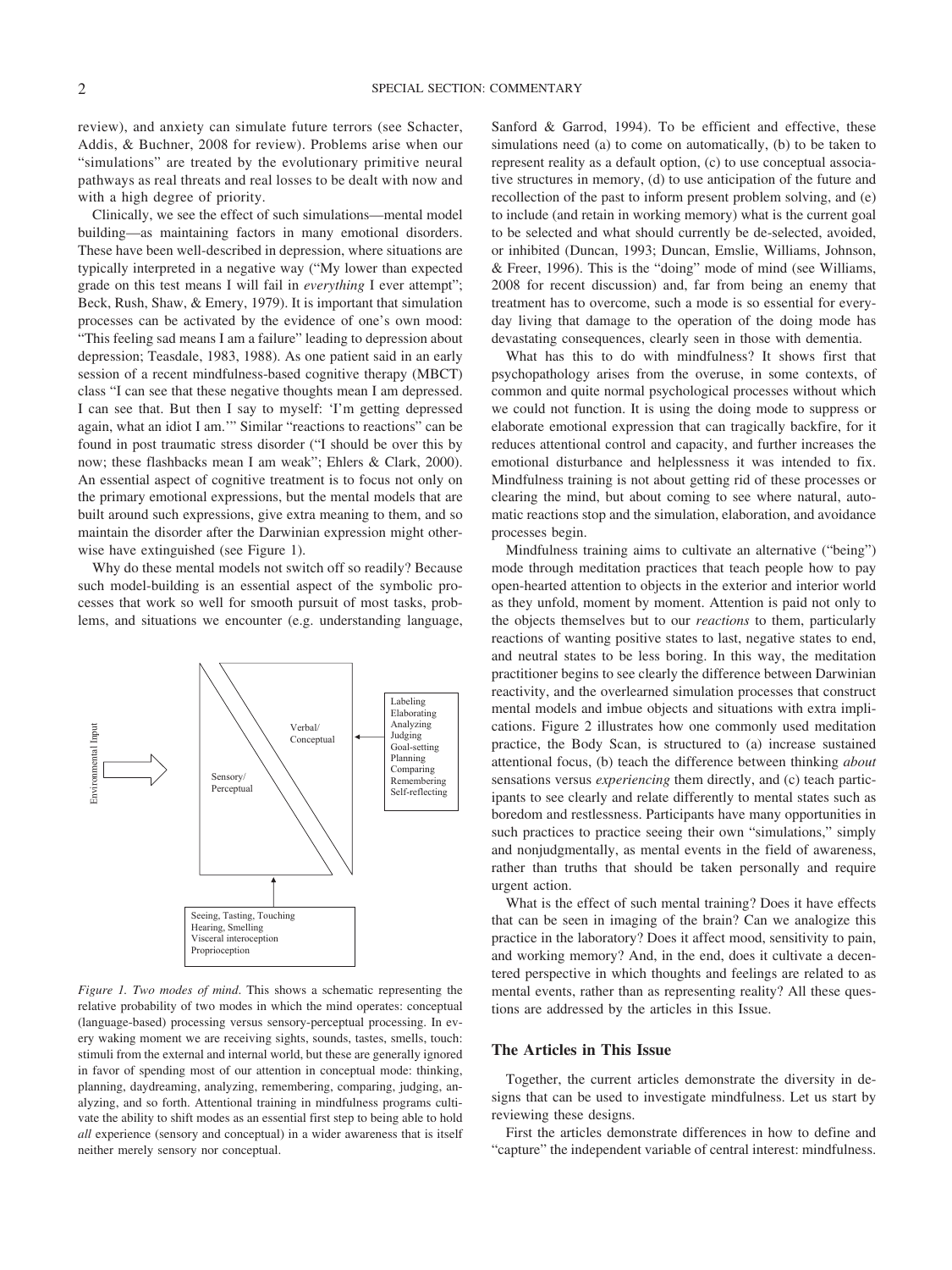

*Figure 2. The attentional processes during one mindfulness meditation practice (the Body Scan).* The attentional training involved in one meditation practice, the Body Scan, is shown in Figure 1. It shows the attention engagement-disengagement cycle that is repeated around 50 times during a Body Scan practice. Each cycle involves four intentional components: (a) shifting attention from one region of the body to another, (b) engaging attention at this site, (c) staying at this place to explore what sensations may be discovered here, (d) disengaging attention before repeating  $(a)$  - shifting to the next region of the body. During this practice, participants have additionally to hold in working memory two metaintentions: (a) to notice mind-wandering and return attention to the intended focus, and (b) to explore sensations—and acknowledge mind-wandering—with an attitude of friendly curiosity and compassion rather than comparison, analysis or judgment.

Between them, mindfulness is studied, first, in its "dispositional" form (Way, Creswell, Eisenberger, & Lieberman, 2010), that is, as an individual difference variable in relatively naïve participants. Second, it is studied in expert versus novice practitioners (Grant, Courtemanche, Duerden, Duncan, & Rainville, 2010; Perlman, Salomons, Davidson, & Lutz, 2010). Third, its effects are studied before and after an 8-week mindfulness training course (Farb et al., 2010; Goldin & Gross, 2010; Hargus, Crane, Barnhofer, & Williams, 2010; Jha, Stanley, Kiyonaga, Wong, & Gelfand, 2010). Finally, it is studied in brief laboratory interventions either in naïve participants (Erisman & Roemer, 2010), or in order to contrast naïve with expert participants (Perlman et al., 2010).

Second, the studies illustrate the range of designs that can be used to "challenge" the system and examine what effect mindfulness might have in moderating the impact of such challenges. These challenges included brief exposure to affective versus neutral laboratory stimuli (both verbal—Goldin & Gross, 2010; and images—Way et al., 2010), longer mood inductions using film material (Erisman & Roemer, 2010; Farb et al., 2010), exposure to physically painful stimuli (Grant et al., 2010; Perlman et al., 2010), exposure to intensive military training (Jha et al., 2010), and, finally, asking participants for descriptions of emotionally painful events (Hargus et al., 2010).

Third, these studies also illustrate the range of dependent measures that can be used: structural magnetic resonance imaging (MRI; Grant et al., 2010) functional MRI (Farb et al., 2010; Goldin & Gross, 2010; Way et al., 2010), self rating of affect, and of stimulus intensity and pleasantness (Erisman & Roemer, 2010; Perlman et al., 2010), working memory capacity (Jha et al., 2010), and independent ratings of transcripts of patients' descriptions (Hargus et al., 2010).

In examining each study, it is interesting to notice how the different designs approach the same basic question: does mindfulness have an impact and, if it does, how does it do so? Let us examine each contribution in turn.

Erisman and Roemer (2010) show that a brief (10 minute) mindfulness-type intervention or control intervention could change affective reactions to film material. As the authors themselves point out, the interventions may have been too brief in too few participants to yield definitive conclusions. Yet it nicely raises the general point about "how much is enough." Mindfulness teachers report that novice practitioners often have great difficulties in the first few weeks of a mindfulness-based program (Segal, Williams, & Teasdale, 2002), so how can we expect a 10-minute manipulation to have any effect whatsoever? This is an important question.

One answer to it is that the authors are not trying to analogize a full mindfulness treatment program, but to bring about very shortterm changes that would need much longer to consolidate if they were going to bring about long-term benefit, but which can and do affect mood and other aspects of functioning in interesting ways (e.g., Arch & Craske, 2006). Another answer is that we know brief laboratory manipulations (e.g., analytic/ruminative vs. experiential/concrete processing of self-related material) can have large effects on dependent variables such as problem solving or autobiographical memory that are known to have important clinical impacts (Watkins & Teasdale, 2002, 2004), so why would brief mindfulness interventions not also be amenable to study in this way?

Bringing mindfulness under experimental control in the laboratory is only part of the picture, but it is an important aspect of understanding how the cognitive system incorporates new information or procedures and what effects such change has. Whether to call such laboratory procedures "mindfulness" is another matter. We could relabel them as brief "acceptance-based processing" interventions (or other similar labels that refer more precisely to the specific subcomponent of mindfulness treatment that is being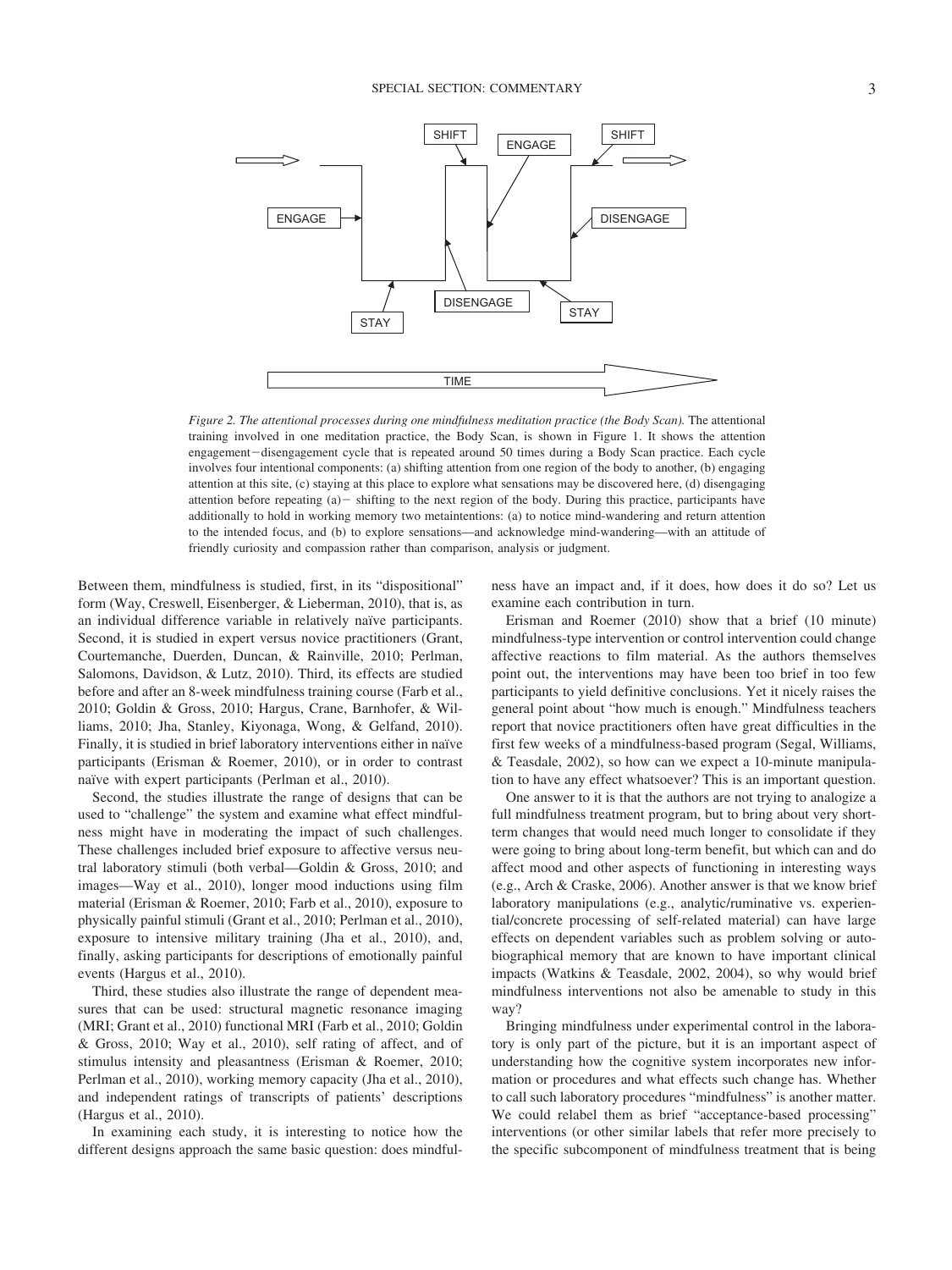modeled in each study). This might avoid confusion with mindfulness in its longer, multicomponent, clinically based training. The field will doubtless find its own way of negotiating the terms it uses.

Way et al. (2010) build on previous work on dispositional mindfulness using Brown and Ryan's (2003) scale, which assesses "automatic pilot" and the effects of inattentiveness on day-to-day functioning. This article shows to what extent such inattentiveness is associated with chronic overreactivity of the limbic system, which then gives rise to hyper-reactivity to affective stimuli. It reminds us that inattentiveness is not merely a neutral, mildly inconvenient state of mind. Rather this state of constantly being "drawn away" from moment-to-moment experience by self-related concerns is closely related to stress and affective reactivity. Thus the "lack of concentration" we see in depressed patients is not simply a "symptom" of depression, an epiphenomenon that will right itself with effective pharmacological or psychological treatment, but may itself be a critical maintaining factor, the treatment of which may have important impacts on other aspects of depression.

Farb et al. (2010) showed how participants demonstrate a marked difference in neural activity during experimentally induced sadness, before and after mindfulness-based stress reduction (MBSR). Their results show how a mindfulness program shifts regulation strategies from those brain regions supporting cognitive—affective representations of the self to those that process viscero-somatic information (from conceptual to sensory processing in Figure 1). As we have seen earlier, humans need the conceptual (simulation) mode for many tasks, but the fact that this mode assumes that the representations (images and thoughts) are valid indicators of reality is highly problematic when the content of the thoughts is global, negative, self-related material.

This study's results also have other implications. Note that participants both before and after mindfulness training reported the same degree of sadness following a sad film. This was an important feature of their study. They needed the "raw emotion" to be the same pre- and posttraining so they could examine the neural differences that might underlie the differences in the way such sadness was processed in the brain. Had there been differences in sadness, any neural difference may have reflected this different intensity of affect. But we can contrast this with the prediction of self-reported *differences* in affective reaction in the Erisman and Roemer (2010) study. It raises the important question of when we would expect to see differences in affective reaction and when we would not. Mindfulness training does not claim to reduce initial affective reaction, but rather the longer-term consequences of such reaction on avoidance and elaboration or enmeshment. Mindfulness is not about "not feeling" or becoming detached from affect. Decentering is not the same as dissociation or even distancing. It is rather seeing something *as* it is, without further elaboration: for example, seeing thoughts *as* mental events, or seeing physical sensations *as* physical sensations, rather than seeing them as having meaning for the integrity of self.

This means that, following mindfulness training, we might even expect stronger reactions in the short term, but for these to extinguish when the stimulus is no longer present (see Goldin and Gross, 2010, later, for one example of this). That is, we expect emotions following mindfulness training to be restored to their proper signal function: switching on when necessary and switching off when no longer needed. This raises the question of what time course of reactions is predicted, and therefore what is the appropriate time over which such reactivity should be assessed in our research studies. We are a long way from knowing the answers to this question, or knowing which are the most appropriate measures to assess such a time course.

Perlman et al. (2010) raise a similar issue of measurement. They showed no difference between novices and long-term practitioners in their responses to a question about the *intensity* of pain during a "focused attention" condition, but the long-term practitioners rated the pain as less unpleasant during an "open presence" condition.

As the authors themselves agree, it is not straightforward to ask questions about subjective states, even physical sensations experimentally controlled. For example, we do not know whether experienced meditators are using the scales in the same way as novices. If we ask an experienced meditator how much a painful sensation bothers them, they may choose to say how much they are able to see clearly the extent to which it is unpleasant (i.e., the immediate "feel of things" that is an automatic "read-out" of the pleasantness of objects of awareness), or the extent to which they can see clearly their own aversion to it (aversion refers to the subsequent tendency to escape or avoid a stimulus, over which there is a greater degree of choice).

These data therefore raise again the issue of what measures are best suited to pick up the differences we would expect to see, and the issue of over what time-line we might expect to see them. This issue is shown to be important because there is an apparent discrepancy with the other paper on pain in this Special Issue.

Grant et al. (2010) found that long-term meditators had greater pain tolerance, and also thicker gray matter in brain regions relevant to pain processing. Further, the more experienced the practitioner, the thicker the gray matter, and pain tolerance was increased in those who had brains with thicker gray matter (anterior cingulate, secondary somatosensary cortex, and right insula).

What might explain the difference between the results of this study and those of Perlman et al. (2010)? Might it be a trivial difference such as using the left calf (Grant et al.) or the inside of the left wrist (Perlman et al.) to apply the pain stimuli? Or could it be that the Grant study assessed pain sensitivity by recording at what temperature participants rated the stimulus as 6–7 on a scale of pain of 0–10, whereas Perlman et al. *predetermined* the level at which a temperature on the wrist would get rated as 8 on a  $0-10$ scale and then used that temperature to examine ratings of subjective intensity when presented later? Only a study that manipulates both site of pain and method of assessment in the same experiment will disentangle these questions.

This disparity should not distract us however, from the more interesting aspect of Grant et al.'s findings: that greater experience in the practice of meditation was associated with thicker gray matter in areas associated with pain sensitivity. At first one might suppose that the thicker gray matter simply arises from the extensive experience that long-term meditators have in sitting and thereby learning to deal skillfully with intense sensations. Grant et al. offer a more intriguing possibility: that it is not the pain that is important, but *attending* to the affected region of the body in an evenhanded way. This is important because, as they point out, chronic pain is associated with *thinner* gray matter in some of these brain regions. This suggests that one problem in chronic pain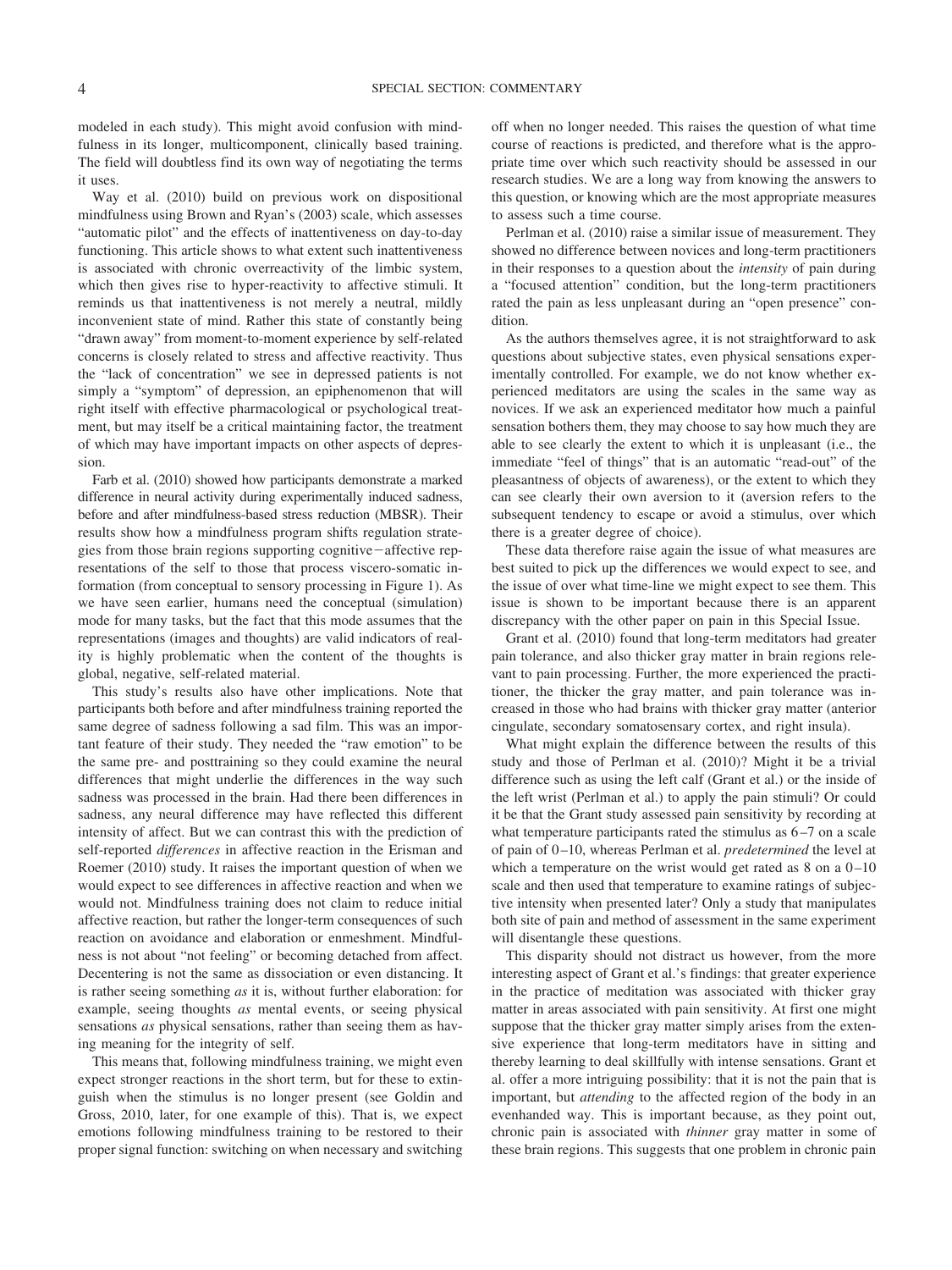is not only the pain itself, but the "turning away" from, the averting of attention from the regions that give rise to painful sensations, either through deliberate distraction, or by thinking *about* the pain (conceptually) rather than experiencing the sensations directly (see Figure 1). If this can be substantiated it would have important implications for the neural substrates of *mental* pain, and the neural changes associated with learning the willingness to experience it.

Jha et al. (2010) examined military personnel as they prepared for active military service in a war zone before and after an MBSR program, dividing participants into those who practiced meditation a lot versus those who practiced only a little. Results showed that, at posttest, those who had practiced more had maintained both their working memory capacity and their positive mood, both of which had deteriorated in those who had not practiced as much.

The study is important in that it examines the effect of mindfulness on what might normally be thought of as a "cold" cognitive skill: working memory. However, it turns out that this mental capacity is not so cold. Impaired executive control in depression is common and disabling (for reviews, see Burt, Zembar, & Niederehe, 1995; Hartlage, Alloy, Vazquez, & Dykman, 1993) and working memory capacity is a critical determinant of specificity of recall in autobiographical memory (Dalgleish et al., 2007), which in turn predicts whether people exposed to trauma will develop posttraumatic stress disorder (Bryant, Sutherland, & Guthrie, 2007).

The fact that Jha et al. (2010) found that more practice of mindfulness in the period leading up to exposure to a trauma (the war zone itself) prevents the deterioration in working memory capacity that might usually ensue is potentially important. Of course (and as the authors themselves point out), it might be a third as-yet-unknown factor that predicts both lower enthusiasm/ persistence in practicing mindfulness *and* predicts deterioration in capacity with training, but we'll need studies that explicitly examine this issue experimentally to see precisely what is going on here.

Goldin and Gross (2010) found that MBSR (which they found to produce positive clinical benefits in social anxiety) was associated with important changes in functional (f)MRI, including a reduction in the pretreatment tendency for anxious sentences to produce activation in areas associated with self-reflection (ventro- and dorso- medial prefrontal cortex) and increase in activation of areas associated with attention (parietal and occipital regions). They also found a different pattern of amygdala activation following treatment, with faster recruitment of amygdala after exposure to the sentences, but also faster extinction of this response.

Of particular interest here is their suggestion that the new pattern of amygdala activation/deactivation might be due to a switch from an effortful attempt to control anxiety, to a more automatic shift. We saw earlier how neuroscience research across a number of domains is revealing that attention focused toward one object naturally incurs some de-selection or inhibition of alternative objects (Bishop, Duncan, Brett, & Lawrence, 2004; Duncan et al., 2008; Tipper, 2001, 2003). Although these naturally occurring processes involve "inhibition," this is not the type of inhibition that causes psychopathology. Indeed, as we have seen, *insufficient* inhibitory control is likely to predict goal neglect, resulting in attention being too easily "hijacked" by current concerns. Goldin and Gross's discussion sets us this challenge: what is the neural marker of the difference between the *adaptive* balance between excitatory and inhibitory processing that needs to be strengthened, and the *maladaptive* suppression of unwanted material (worries, memories, imaginings, etc.) that simply results in greater elaboration and further avoidance?

Mapping these de-selection or inhibitory processes, and distinguishing between adaptive inhibitory balance and maladaptive suppression of unwanted material may turn out to be the most important challenge for fMRI research over the next decade. We can hypothesize that maladaptive suppression, whatever else it involves, will always involve activation of the medial anterior to posterior (midline) structures that are activated when comparison between a current and "wished for" state of the self is invoked. I suggest that this will turn out to be the case whatever the implications of the notion that such midline structures actually underlie more general inferential and memory processes beyond the "self" (Legrand & Ruby, 2009) since the self-related suppression we are attempting to map is part of a mode of mind that involves the indirect, representational information that is the "currency" of both inference and memory.

Hargus et al. (2010) examined whether mindfulness training actually make a difference to the way people relate to their own experience. Previous research had shown that lack of specificity in recalling past events is associated with both rumination and avoidance, and can lead to impaired problem solving (Williams et al., 2007), and that poor meta-awareness skills increases risk of recurrence of major depression (Teasdale et al., 2002). So, before and after treatment in a randomized controlled trial of MBCT, they assessed the specificity and meta-awareness with which depressed participants described a previous crisis. They showed that specificity decreased over time in the group that did not have treatment but was maintained in the MBCT group, and that the MBCT group showed significantly greater capacity to describe their crisis from a metaaware perspective following treatment compared to the control group.

These results have important clinical implications. Patients need to be able to learn from past crises and to see warning signs of a new crisis, but this involves being able to recall previous negative events in sufficient detail without becoming overwhelmed or overenmeshed in the often real tragedy they represent. These results are the first to show that mindfulness can bring about *changes* in decentering, using a procedure that does not depend on self-report. But we need to be cautious: no outcome trial has yet compared mindfulness treatment with a comparable active treatment. We need to remind ourselves that other active treatments may turn out to have identical outcomes, even possibly mediated by identical processes.

Together, these articles point to many unanswered questions for future work to address. First, we need trials, large and small, that compare mindfulness training with equally plausible active treatments, both to compare efficacy, as well as to examine what the moderators and mediators of effective treatment are.

Second, we need to acknowledge that effect sizes in mindfulness trials are not yet large enough for us to think this is the treatment of first choice for a large proportion of our patients. What should our response be? The past 30 years of research in cognitive therapy has shown how discovering the specific processes that maintain different types of psychopathology with greater and greater precision has resulted in more effective approaches. The field of mindfulness will need to investigate the extent to which the same will apply. Can we continue to train skills to deal with universal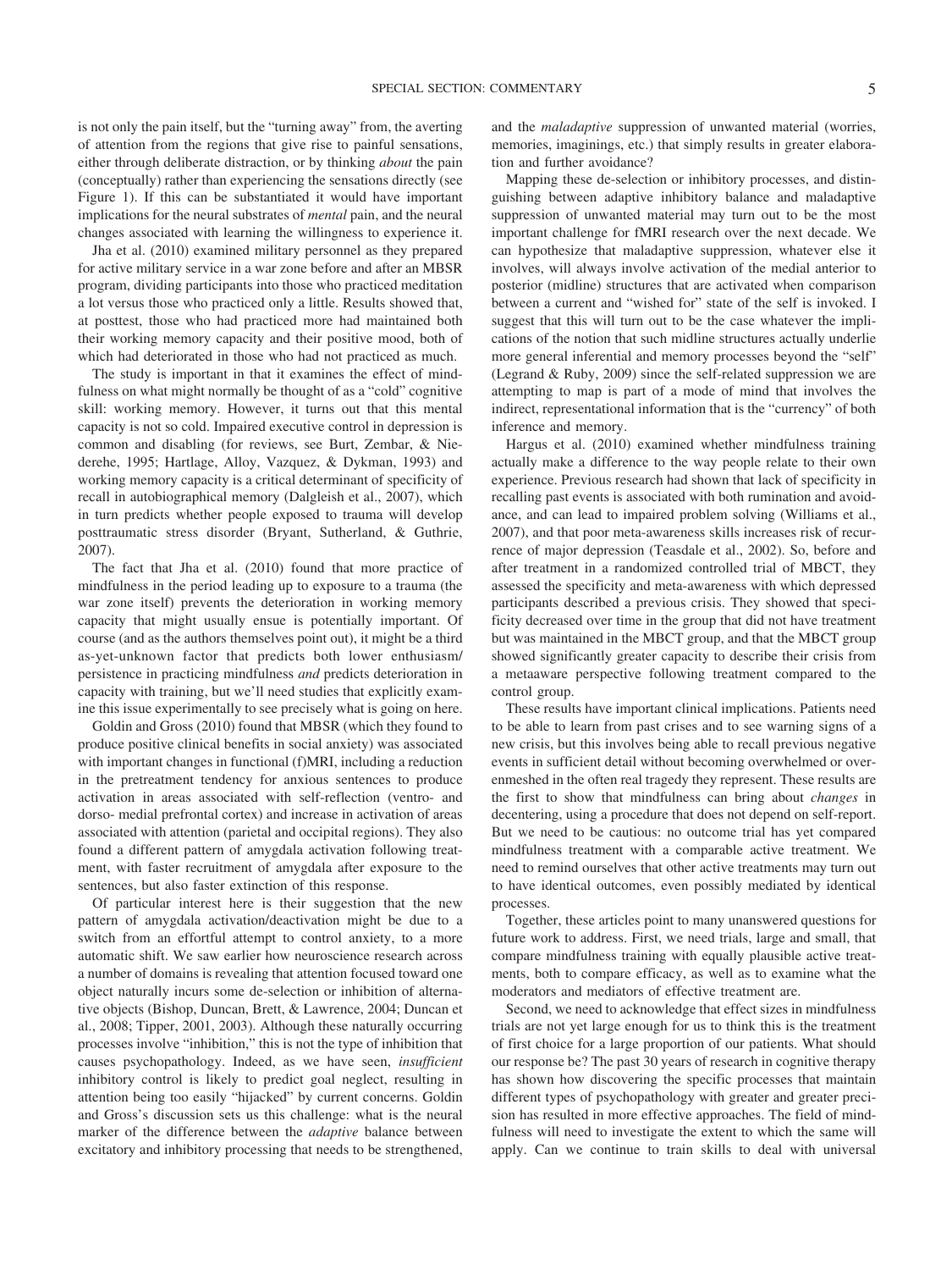vulnerabilities (as is necessarily done in classes that include people with a range of problems) and also expect the same training to address the specific vulnerabilities we find in participants who come for classes designed for people with the same diagnosis (e.g., depression or social anxiety). Just as generic relaxation training turned out to be insufficiently helpful with different anxiety disorders, so mindfulness approaches may turn out to require skilful adaptation to different contexts and conditions.

Third, we need research that identifies the neural signature of maladaptive suppression, distinguishing it from the moment-bymoment adaptive inhibition of irrelevant stimuli that allows normal attention to function relatively effortlessly. Once we know more about the neural signatures that distinguish adaptive from maladaptive processes, we will need to test the hypothesis that the neural changes we see following mindfulness training (e.g., the uncoupling of "narrative" self-related areas from viscero-somatic areas) actually predict important clinical outcomes in the longterm.

Finally, we need laboratory manipulations that produce reliable effects that analogize components of mindfulness training without being overconcerned about how closely they match the whole complex of procedures and practices that mindfulness training involves in the clinical situation. We should feel free to manipulate the putative underlying processes with some precision (as in the experiential vs. analytic manipulation of self-focus of Watkins & Teasdale, 2002, 2004) rather than try to get a close match to mindfulness practices used in the clinic.

#### **Concluding Remarks**

This commentary has assumed that emotion is a signaling system that has evolved to be sensitive to environmental contingencies. Many emotional problems arise from a failure to switch off emotional systems once they have been activated. This may be partly due to individual differences in basic, genetically determined extinction processes, but we have focused here on the extent to which the failure to switch-off is due to the habitual activation of mental models or simulations, representations (images and thoughts) of present, past, and future that are created independently of the external contingencies, and continue to affect the evolutionary older systems that, unless trained to do so, fail to discriminate the simulation from things as they actually are. The articles in this Special Section amplify this account. Short trainings in acceptance-based processing can have effects in the lab, in long-term practitioners' reactions to pain, and in naïve participants' reaction to films. Longer meditation training changes the structure of the brain: long-term practitioners are different in understandable ways from novices, yet even 8 weeks' mindfulness practice brings about changes in the way emotion is processed that shows that participants can be trained to uncouple the sensory, directly experienced self from the "narrative" self-representation that contains the memories and inferences from which our sense of "self" is constructed and then defended. Mindfulness training has effects on working memory capacity, and on the ability of participants to narrate past crises in a way that enables them to remain specific and yet not be overwhelmed.

Research into the psychological and biological processes associated with mindfulness training has reached the end of its first, "ground clearing" stage. We have seen in this Special Issue that there is a range of experimental strategies that can be used to investigate this most ancient and yet most modern of approaches. Each of these strategies carry risks, but the benefit of adding to our knowledge will in the end by judged by the quality of the treatment and the benefits to patients it enables.

#### **References**

- Arch, J. J., & Craske, M. (2006). Mechanisms of mindfulness: Emotion regulation following a focused breathing induction. *Behaviour Research and Therapy, 44,* 1849–1858.
- Beck, A. T., Rush, A., Shaw, B., & Emery, G. (1979). *Cognitive therapy of depression.* New York: Guilford Press.
- Bishop, S., Duncan, J., Brett, M., & Lawrence, A. D. (2004). Prefrontal cortical function in anxiety: Controlling attention to threat-related stimuli. *Nature Neuroscience, 7,* 184–188.
- Brown, K. W., & Ryan, R. M. (2003). The benefits of being present: Mindfulness and its role in psychological well-being. *Journal of Personality and Social Psychology, 84,* 822–848.
- Bryant, R. A., Sutherland, K., & Guthrie, R. M. (2007). Impaired specific autobiographical memory as a risk factor for posttraumatic stress after trauma. *Journal of Abnormal Psychology, 116,* 837–841.
- Burt, D., Zembar, M. J., & Niederehe, G. (1995). Depression and memory impairment: A meta-analysis of the association, its pattern, and specificity. *Psychological Bulletin, 117,* 285–305.
- Dalgleish, T., Williams, J. M. G., Golden, A.-M. J., Perkins, N., Feldman Barrett, L., Barnard, P. J., Au-Yeung, C., et al. (2007). Reduced specificity of autobiographical memory and depression: The role of executive control. *Journal of Experimental Psychology: General, 136,* 23–42.
- Darwin, C. (1872) *The expression of the emotions in man and animals with photographic and other illustrations.* London: J. Murray.
- Duncan, J. (1993). Selection of visual information in the control of behaviour. In A. D. Baddeley & L. Weiskrantz (Eds.), *Attention: Selection, awareness and control: A tribute to Donald Broadbent* (pp. 53–71). Oxford: Clarendon Press.
- Duncan, J., Emslie, H., Williams, P., Johnson, R., & Freer, C. (1996). Intelligence and the frontal lobe: The organization of goal-directed behavior. *Cognitive Psychology, 30,* 257–303.
- Duncan, J., Parr, A., Woolgar, A., Thompson, R., Bright, P., Cox, S., Bishop, S., et al. (2008). Goal neglect and Spearman's g: Competing parts of a complex task, *Journal of Experimental Psychology: General, 137,* 131–148.
- Ehlers, A., & Clark, D. M. (2000). A cognitive model of posttraumatic stress disorder. *Behaviour Research and Therapy, 38,* 319–345.
- Erisman, S. M., & Roemer, L. (2010). A preliminary investigation of the effects of experimentally-induced mindfulness on emotional responding to film clips. *Emotion, 10,* 72–82.
- Farb, N. A. S., Anderson, A. K., Mayberg, H., Bean, J., McKeon, D., & Segal, Z. V. (2010). Minding one's emotions: Mindfulness training alters the neural expression of sadness. *Emotion, 10,* 25–33.
- Goldin, P., & Gross, J. (2010). Effect of mindfulness meditation training on the neural bases of emotion regulation in social anxiety disorder. *Emotion, 10,* 83–91.
- Grant, J. A., Courtemanche, J., Duerden, E. G., Duncan, G. H., & Rainville, P. (2010). Cortical thickness and pain sensitivity in Zen meditators. *Emotion, 10,* 43–53.
- Hargus, E., Crane, C., Barnhofer, T., & Williams, J. M. G. (2010). Effects of mindfulness on meta-awareness and specificity of describing prodromal symptoms in suicidal depression. *Emotion, 10,* 34–42.
- Hartlage, S., Alloy, L. B., Vazquez, C., & Dykman, B. (1993). Automatic and effortful processing in depression. *Psychological Bulletin, 113,* 247–278.
- Hayes, S. C., Luoma, J., Bond, F., Masuda, A., & Lillis, J. (2006).